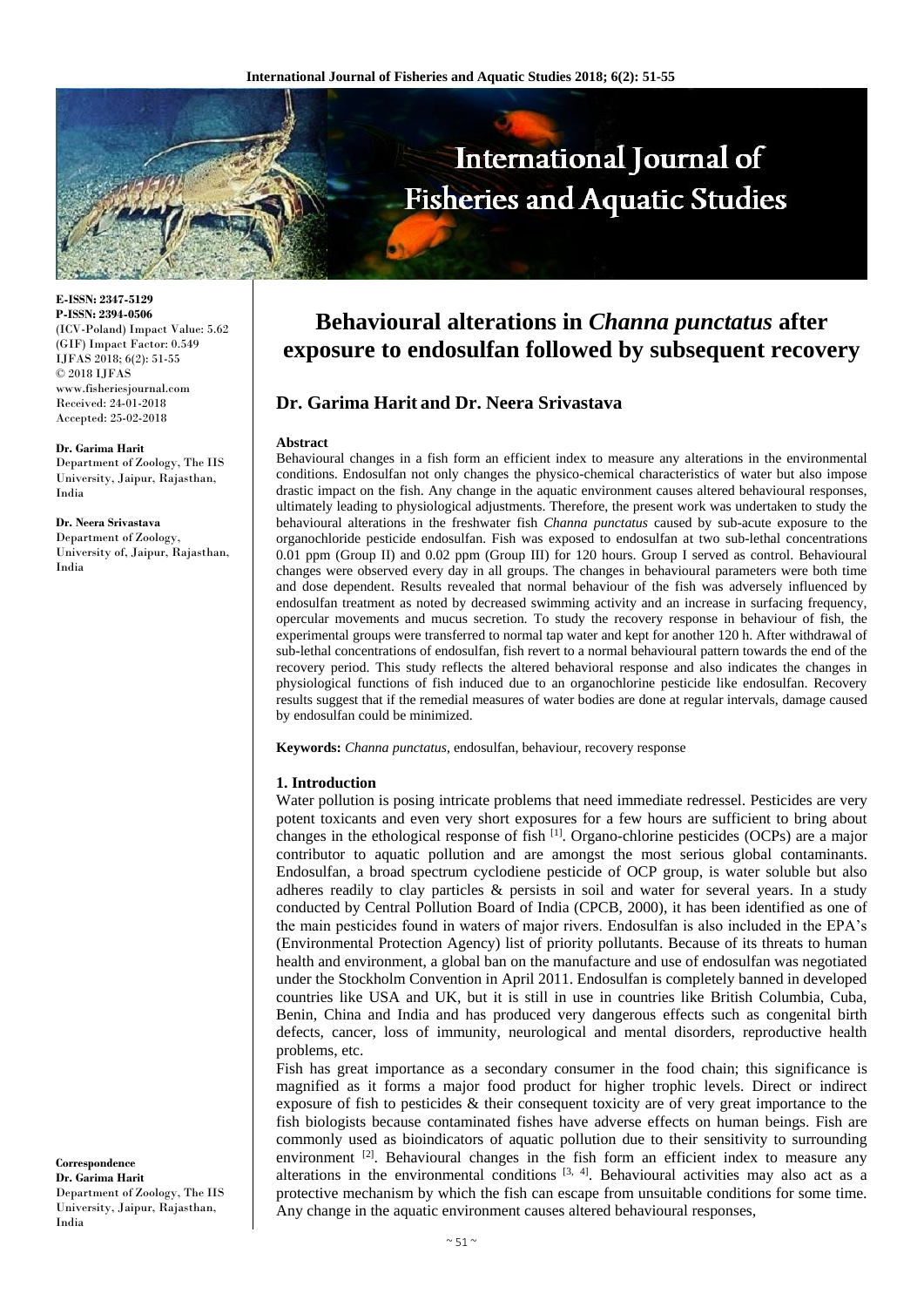ultimately leading to physiological adjustments. Under natural conditions, the concentrations of endosulfan may be washed out by the flooding of water bodies due to rain or incoming water from other sources. Hence, recovery response of the fish was also studied and the extent of reversibility of the behavioural effects was noted.

## **2. Materials and Methods**

Present experiment was designed to study changes in behaviour in *Channa punctatus* (Bloch), after sub-acute exposure of fish to endosulfan. On completion of the experiment fish were transferred to normal tap water to study their recovery response. Adult specimens of fish *Channa punctatus* averaged 20–22 cm in length & averaged 65–68 gms weight, were procured from local fresh water bodies around Jaipur. To acclimatize the fish to laboratory conditions, they were kept in clean glass aquaria (500L capacity) for 15 days. After acclimatization they were distributed equally in separate aquaria. During acclimatization period, minced goat liver was fed *(ad libidum)* once a week. Water of the aquaria was changed on the day after feeding. Physico-chemical conditions of water i.e. pH, dissolved oxygen (D.O.), free carbon dioxide  $(CO<sub>2</sub>)$ , hardness, alkalinity & chloride content were estimated prior to the experiment. These were estimated by methods given by APHA, AWWA & WPCF [5] .

## **2.1 Experimental design**

The experiment was conducted for a period of 120 h. Sixty fish were selected after acclimatization and these were further distributed into three groups with each group containing 20 fish. Fish were not fed during the experiment. The  $LC_{50}$  value of endosulfan for *Channa punctatus* has been calculated as 0.04 ppm at 96 h  $^{[2]}$ . Doses administered were 25% & 50% of  $LC_{50}$  value & were administered through the medium. Fish of group I were kept in normal tap water. They served as control. Fish of groups II & III were kept in water containing 0.01 ppm (25% LC<sub>50</sub>) and 0.02 ppm (50% LC<sub>50</sub>) endosulfan (35 EC) respectively. Behaviour of treated fish was observed regularly and compared with that of control fish for any deviation from the normal pattern. Opercular movements, descaling of fish, mucus secretion and change in body colour were observed at regular intervals (24 h) during the experiment. Swimming activity of the fish was observed by the "Grid method". For this purpose a  $3 \times 3$  cm<sup>2</sup> grid was prepared on a transparent sheet. It was placed on the bottom of the aquarium. The total numbers of squares travelled by each fish were recorded for fifteen minutes. Ten replicates were used for each group. Surfacing frequency of fish was also recorded by noting the total number of trips by the fish to the water surface in 5 minutes. Ten replicates were used for each concentration. To study the recovery response in behaviour, fish from the experimental groups were transferred to normal tap water and kept for another 120 h.

## **3. Results**

A record of atmospheric & water temperatures was simultaneously maintained throughout the experiment (Table 1). Hence, no changes were observed in physico-chemical parameters.

| <b>Values</b> |
|---------------|
| $Max - 22$    |
| Min. - 18     |
| Max.-19       |
| Min. - 15     |
| $7 - 7.4$     |
| $6.76 - 7.50$ |
| N.D.          |
| $64 - 68$     |
| $14 - 17$     |
| $31 - 33$     |
|               |

| <b>Table 1:</b> Physico-chemical characteristics of water (sub-acute |
|----------------------------------------------------------------------|
| experiment)                                                          |

N.D. -not detectable

# **3.1 Experimental phase**

Marked changes were noted in behaviour of *Channa punctatus* during the experiment. Changes in behaviour of the fish were observed every day and summarized at the intervals of 72 h, 96 h and 120 h. These are presented in Table 2.

In comparison to control, swimming activity declined at 96 h in groups II & III while it further declined at 120 h in group III. In treated groups, fish showed a tendency to settle at the bottom of the aquaria after 120 h of exposure. Surfacing frequency of the fish increased and was very high in group II at 120 h and in group III from 96 h onwards. This mechanism indicates a hypoxic condition as the fish rise to the surface to engulf air from the environment. Simultaneously, an increase in opercular movements was also observed in both the treated groups (II & III) from 72 h. In group III very high movements were observed at 96 h and 120 h. This increase can be correlated with the surfacing frequency of the fish. With an increase in dose & duration of the experiment, mucus secretion increased in both treated groups. In comparison to control, it was very high in group  $\overline{II}$  at 120 h and in group  $\overline{III}$ from 96 h onwards. In both the treated groups, mucus was released in the form of mucus cords at 120 h; this feature was more pronounced in group III. The colour of body surface became pale in groups II and III from 72 h onwards; it was very pale in group III at 120 h. Both the treated groups showed low descaling, similar to control, till the end of the experiment.

**Table 2:** Behavioural changes in *Channa punctatus* after sub-acute exposure to endosulfan

| <b>Parameters</b>   | <b>Duration</b>  | <b>Group I</b> | <b>Group II</b> | <b>Group III</b> |
|---------------------|------------------|----------------|-----------------|------------------|
| Swimming activity   | 72h              | $+ + +$        | $+++$           | $+ + +$          |
|                     | 96 h             | $+ + +$        | $+ +$           | $+ +$            |
|                     | 120 <sub>h</sub> | $+ + +$        | $+ +$           |                  |
| Surfacing frequency | 72 h             | $+ + +$        | $+ + + +$       | $+ + + +$        |
|                     | 96 h             | $+ + +$        | $+ + + +$       | $+ + + + +$      |
|                     | 120 <sub>h</sub> | $+ + +$        | $+ + + + +$     | $+ + + + +$      |
| Opercular movements | 72h              | $+ + +$        | $+ + + +$       | $+ + + +$        |
|                     | 96 h             | $+ + +$        | $+ + + +$       | $+ + + + +$      |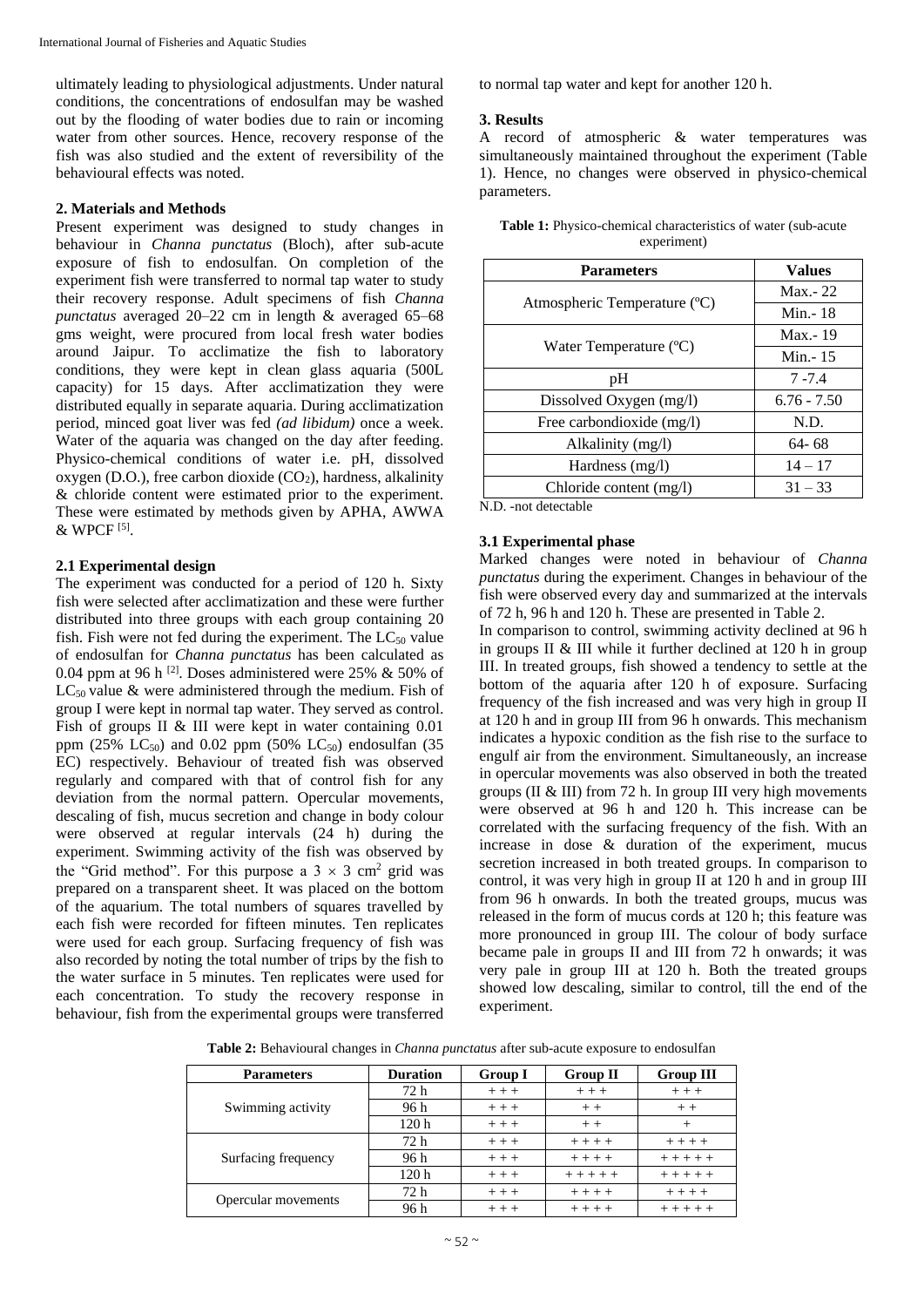|                 | 120 <sub>h</sub> | $+++$   | $+ + + +$   | $+ + + + +$ |
|-----------------|------------------|---------|-------------|-------------|
| Mucus secretion | 72 h             | $+ + +$ | $+ + + +$   | $+ + + +$   |
|                 | 96 h             | $+ + +$ | $+ + + +$   | $+ + + + +$ |
|                 | 120 <sub>h</sub> | $++ +$  | $+ + + + +$ | $+ + + + +$ |
| Body colour     | 72 h             | $++ +$  | $+ +$       | $++$        |
|                 | 96 h             | $+ + +$ | $+ +$       | $+ +$       |
|                 | 120 <sub>h</sub> | $+ + +$ | $+ +$       | $^{+}$      |
| Descaling       | 72 h             | $++ +$  | $++ +$      | $++$        |
|                 | 96 h             | $+++$   | $+ + +$     | $+++$       |
|                 | 120 <sub>h</sub> | $+ + +$ | $+ + +$     | $+ + +$     |

 $+=$  very low,  $++$  = low,  $++$  = moderate,  $++$  + = high,  $++$  + + + = very high

#### **3.2 Recovery phase**

Behavioural response during the recovery phase of *C. punctatus* has been tabulated in Table 3. Fish resumed normal swimming activity in group II at 96 h and showed a decline in their tendency to settle at the bottom of the aquarium. In group III, however, swimming activity continued to be low. Surfacing frequency of fish of pre-exposed groups also decreased with the progress of the recovery phase and normalized by the end of this period. Opercular movements of the fish in the pre-exposed group II normalized at 96 h and that of group III by 120 h. Mucus secretion by the body

declined in group II by 72 h and in group III by 96 h. Mucus cords were not seen during recovery period in both the preexposed groups. Pale colour of the body returned to normal by the end of the recovery phase in group II; however, it was not noticed in group III even until the end of this phase. Both the pre-treated groups showed very low descaling during recovery phase; this feature showed no change during the experimental and recovery phases. To summarize, it has been observed in the present study that behaviour of the pre-treated fish returns towards normalcy indicating that fish have been relieved from the stress condition.

**Table 3:** Recovery response in behaviour of *Channa punctatus* pre-exposed to endosulfan for 120 h

| <b>Parameters</b>   | <b>Duration</b>  | <b>Group I</b> | <b>Group II</b> | <b>Group III</b> |
|---------------------|------------------|----------------|-----------------|------------------|
| Swimming activity   | 0 h              | $+++$          | $+ +$           | $^{+}$           |
|                     | 72 h             | $+++$          | $+ +$           | $+ +$            |
|                     | 96 h             | $+ + +$        | $+++$           | $++$             |
|                     | 120 h            | $++$           | $++ +$          | $++$             |
|                     | 0 <sub>h</sub>   | $+++$          | $+ + + + +$     | $+ + + + +$      |
|                     | 72 h             | $++$           | $+ + + +$       | $+ + + + +$      |
| Surfacing frequency | 96 h             | $+++$          | $+ + + +$       | $+ + + +$        |
|                     | 120 <sub>h</sub> | $+++$          | $+++$           | $+ + +$          |
|                     | 0 <sub>h</sub>   | $+++$          | $+ + + +$       | $+ + + + +$      |
|                     | 72 h             | $+++$          | $+ + + +$       | $+++++$          |
| Opercular movements | 96 h             | $+++$          | $+++$           | $+ + + +$        |
|                     | 120 h            | $++$           | $++ +$          | $+ + +$          |
|                     | 0 <sub>h</sub>   | $+++$          | $+ + + + +$     | $+ + + + +$      |
|                     | 72 h             | $++$           | $+ + + +$       | $+ + + + +$      |
| Mucus secretion     | 96 h             | $++$           | $++$            | $+ + + +$        |
|                     | 120 <sub>h</sub> | $++$           | $++$            | $+ + + +$        |
|                     | 0 <sub>h</sub>   | $++$           | $++$            | $^{+}$           |
| Body colour         | 72 h             | $++$           | $+ +$           | $+ +$            |
|                     | 96 h             | $+ + +$        | $++$            | $+ +$            |
|                     | 120h             | $++$           | $++ +$          | $++$             |
| Descaling           | 0 <sub>h</sub>   | $++$           | $++ +$          | $++ +$           |
|                     | 72 h             | $++$           | $++ +$          | $++ +$           |
|                     | 96 h             | $++$           | $++ +$          | $+ + +$          |
|                     | 120 h            | $+++$          | $++ +$          | $++ +$           |

 $+=$  very low,  $++$  = low,  $++$  = moderate,  $++$  + = high,  $++$  + + + = very high

#### **4. Discussion**

## **4.1 Experimental phase**

In the present study, a dose and duration dependent decrease in swimming activity has been observed in the treated groups; *Channa punctatus*, tends to settle at the bottom of the aquaria at later intervals. This may be due to endosulfan uptake by the gills and altered gill structure which has led to respiratory distress <sup>[6]</sup> and this may possibly increase the metabolic demand for oxygen and/or a disturbance in metabolic reactions resulting in energy depletion [7]. Similar correlative observations have been recorded in behavior and protein content in muscles of fish *L. rohita* exposed to endosulfan for 96 h <sup>[8]</sup>. They suggested that reduced protein content might be associated with degradation of protein for meeting higher

demanded energy during stress for the metabolic purpose. In this study, the decline in swimming activity may also be due to the endosulfan stress. Since glycogen is a principal and immediate source of energy, it is suggested that endosulfan exposure increases the demand for glycogen for excess energy requirements under a stress condition [9] which can be corroborated with the decline in swimming activity of *Channa punctatus.* In response to decreasing dissolved oxygen level in the environment, fish swim up to the surface of the water column and ventilate at the top layer of the water where it contains a relatively higher level of dissolved oxygen, a behavior called (ASR) aquatic surface respiration [10]. Oxygen diffuses into the water from the air and therefore the top layer of water in contact with air contains more oxygen. Presence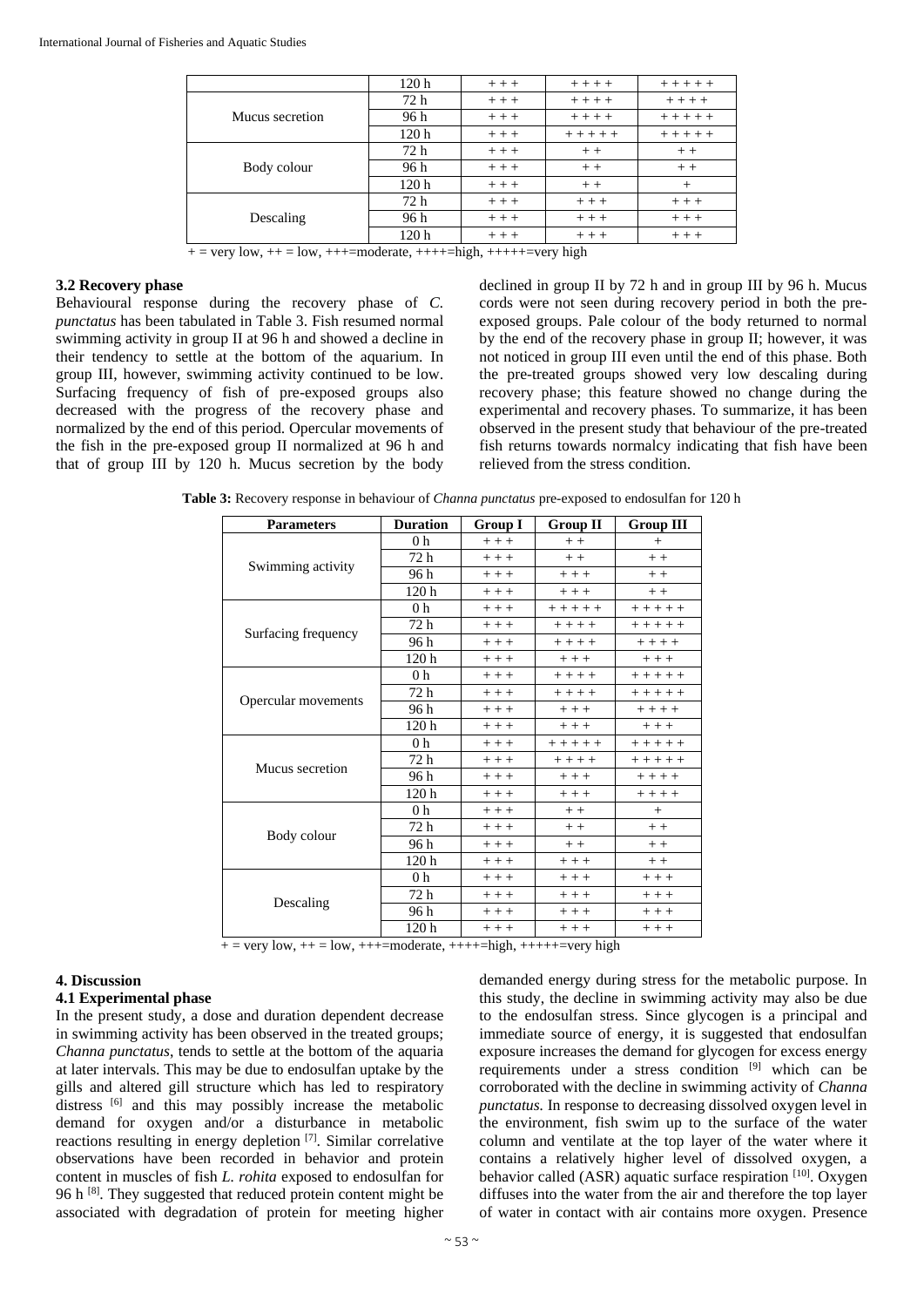of any toxic material in the medium induces an increase in surfacing frequency of fish due to enhanced oxygen demand and an attempt to avoid contact with the toxicant. In the present study, a dose and duration dependent increase in surfacing frequency of *Channa punctatus* indicates a hypoxic condition. It has been suggested in the previously conducted similar investigation that this increase in surfacing frequency of *Channa punctatus* exposed to endosulfan for 120 h might be due to hypoxic condition  $[11]$ . Changes in activity may be related to alterations of metabolic pathways under oxygen depleted conditions [12]. Lowered metabolic activity due to depletion in glycogen reserves in muscles of *C. punctatus* after exposure to endosulfan has also been reported  $[7]$  which could be correlated with increased surfacing frequency of fish. This can be due to oxygen depletion state  $[12]$ .

A dose and duration dependent increase in opercular movements has been noted in the present study; this feature is again suggestive of a hypoxic condition. Similarly, after exposure to endosulfan for 240 h, respiratory distress was recorded in *Cyprinus carpiovar specularis* [13]. Rapid opercular movements are indicative of respiratory inconvenience [14]. High opercular movements and surfacing frequency observed in *Channa punctatus* is indicative of its slow metabolic activity under endosulfan stress [9].

Mucus secretion by the body of fish is a common response to endosulfan exposure [11]. The excessive secretion of mucus by the fish is probably to coat the body so as to reduce contact with the toxic environment and get relief from the irritation caused by pollutants [4] and may lead to mortality of the fish [15]. Present study supports the above work since excessive mucus secretion was observed in the treated fish; this may be due to local irritation caused by endosulfan or as a defense mechanism which helps the fish to avoid direct contact and absorption of the toxicant by the body surface. Secretion of mucus also makes the body slippery and helps in quick movements in the test solution. Involvement of the endocrine system in the heavy secretion of mucus is a distinct possibility [16]. Progressive paling of body colour has been observed in the present study along with an increase in dose and duration of the experiment. It has been suggested that stimulation of adrenal glands and hypersecretion of epinephrine during stress condition inhibits the action of MSH (melanocyte stimulating hormones), resulting in pale body colour  $[11]$ . A similar mechanism may be operable in the present study indicating an influence of the pituitary as well. Depigmentation has been attributed to dysfunction of pituitary gland under a stress conditions; this causes changes in the number and area of chromatophores<sup>[17]</sup>. Pituitary dysfunction has also been reported in *Channa punctatus* following exposure to endosulfan for 120 h  $^{[16]}$ . It can thus be suggested that in the present study too, dysfunction of the pituitary gland could possibly be influencing the distribution of chromatophores.

## **4.2 Recovery phase**

Data on the ability of fish to recover after removal of pesticides is scanty. In the present investigation, after withdrawal of sub-lethal concentrations of endosulfan, fish revert to a normal behavioural pattern towards the end of the recovery period. As noted in the present study, alterations in locomotor activity may have resulted from endosulfan residues in various parts of fish body including muscle [20], corroborating the suggestion given by Rao *et al.* [1]. Recovery response observed in swimming activity of pre-treated

*Channa punctatus* may also be dependent on the recovery of AChE activity [18] . After exposure of *Barilius bendelisis* to endosulfan for 4 weeks and depuration for 6 days, it was observed that fish regained original colour and suggested this to be due to degradation of endosulfan and recovery in ACh enzyme activity<sup>[19]</sup>. Elimination of endosulfan from various tissues of *C. punctatus* on depuration is also observed previously <sup>[20]</sup>. In the present study, progressive recovery in body colour of *C. punctatus* can be attributed to the gradual elimination of endosulfan from the body.

# **5. Conclusion**

Changes in behaviour of fish can, therefore, act as an important indicator for judging adverse/suitable conditions that prevail in its habitat. The ethological changes in an apparently healthy fish are often overlooked by its consumers/man. Besides this, indiscriminate use of endosulfan can also lead to the reduction of the wild populations of *C. punctatus*. Moreover, this study also increases public awareness about toxicity levels of water bodies and suggests that stringent government regulations and monitoring of water bodies should be observed. This might act as a remedial measure so that effect of endosulfan in fish can be minimized at an initial level.

# **6. Acknowledgement**

The authors are grateful to Head, Department of Zoology & CAS, Department of Zoology, University of Rajasthan, Jaipur, for providing necessary facilities.

# **7. References**

- 1. Rao JV, Begum G, Pallela R, Usman PK, Rao RN. Changes in behaviour and brain acetylcholinsterase activity in mosquito fish, *Gambusia affinis* in response to the sub-lethal exposure to chlorpyrifos. International Journal of Environmental Research and Public Health. 2005; 2:478-483.
- 2. Srivastava N, Kaushik N. Use of fish as bioindicator of aquatic pollution. Proceedings of ICCE. 2001, 227-229.
- 3. Banaee M, Mirvagefei AR, Rafei GR, Majazi Amiri B. Effect of sub-lethal diazinon concentrations on blood plasma biochemistry. International Journal of Environmental Research. 2008, 2: 189-198.
- 4. Ghanim KAA, Kahem HFA, Balawi A, Akel ASA, Misned FAA and Ahmad Z. Ethological response and haematological and biochemical profiles of carp (*Cyprinus carpio*) exposed to trichlorfon. Journal of Food Agriculture and Environment. 2008; 6:473-479.
- 5. APHA, AWWA, WPCF. Standard methods for examination of water and waste water. 21st Ed. (Eds: A.D. Eaton, C.L.S. Clesceri, W.E.W. Rice & A.E. Greenberg). American Public Health Association, Washington, D.C, 2005.
- 6. Harit G and Srivastava N. Changes in gill structure induced by uptake of endosulfan in *Channa punctatus* followed by subsequent recovery. Asian Journal of Applied Science and Technology. 2017a; 1(7):60-64.
- 7. Harit G, Srivastava N. Endosulfan uptake and biochemical profile of the muscle in a freshwater murrel, *Channa punctatus*. Bulletin of Pure and Applied Sciences. 2007; 26A:23-27.
- 8. Ullah S, Hasan Z, Dhama K. Toxic effects of endosulfan on behaviour, protein contents and antioxidant enzyme system in gills, brain, liver and muscle tissues of rohu,